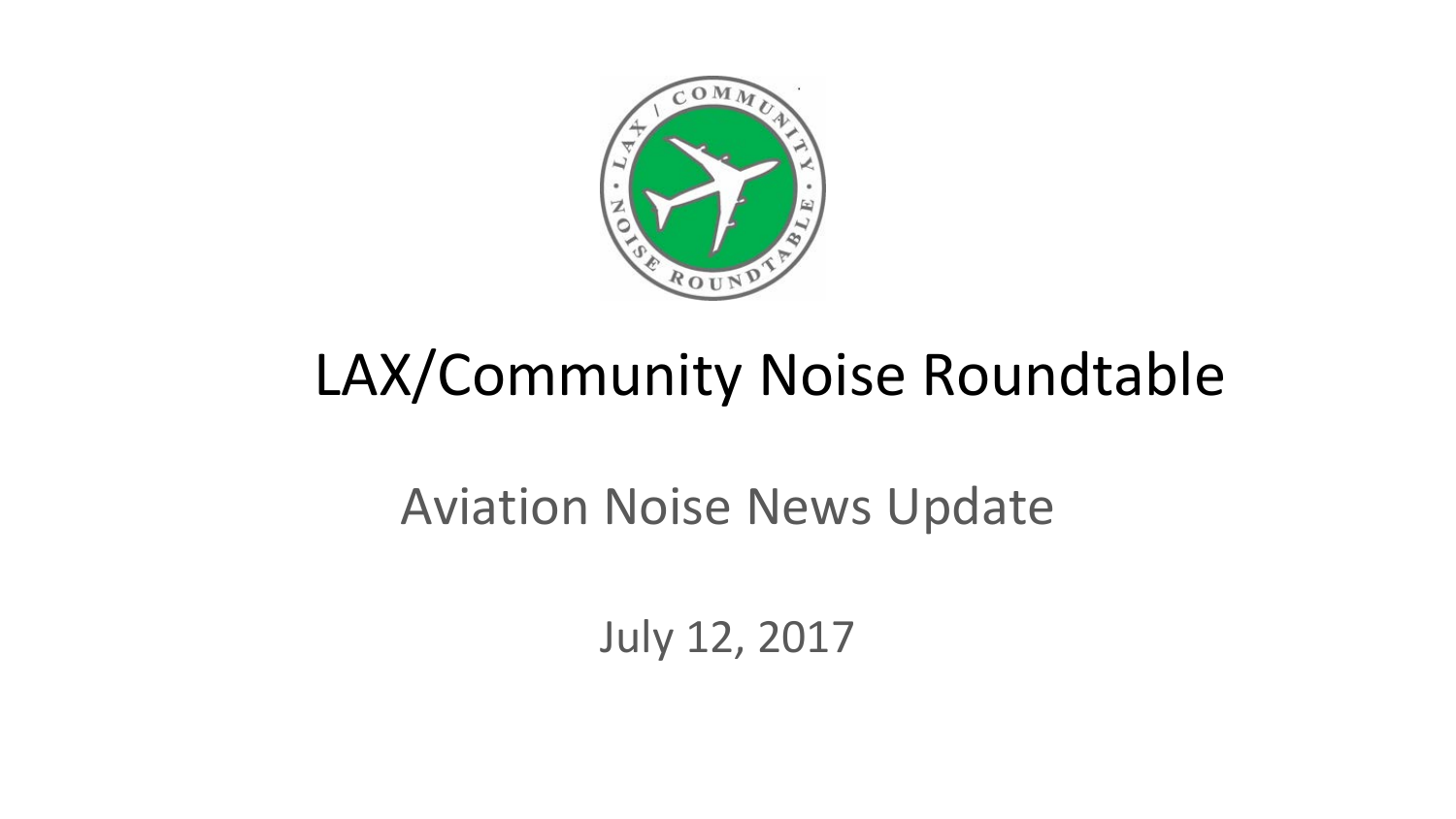#### **New Supersonic Commercial Aircraft Moves Closer to Reality**



#### On May 21, 2017, Aerion Corporation and General Electric announced a formal process to define the engine for Aerion's AS2 supersonic aircraft

- Aerion CEO Doug Nichols underscored the significance of identifying an engine supplier by stating, "The engine is the key technical piece…no engine, no airplane," he said. "The challenges for Aerion are no longer technological."
- The AS2 is being designed to operate at subsonic speeds over land and at supersonic speeds over water, which allow the aircraft to operate in accordance with current noise regulations
- Aerion is expecting to formally launch the aircraft in 2018, conduct test flights in 2023 and obtain certification in 2025
- In related news, both versions of the proposed Senate and House FAA Reauthorization bills direct the FAA to study the regulations related to supersonic travel to see if they need to be updated to take advantage of sonic boom research and technological advances



Photo Credit: Aerion

(http://www.ainonline.com/aviation-news/business-aviation/2017-05-22/aerion-eyes-early-2018-as2-launch-ge-engines?eid=325907546&bid=1761711) (http://www.ainonline.com/aviation-news/business-aviation/2017-07-03/congress-eyes-future-supersonic-travel?eid=325907546&bid=1802546)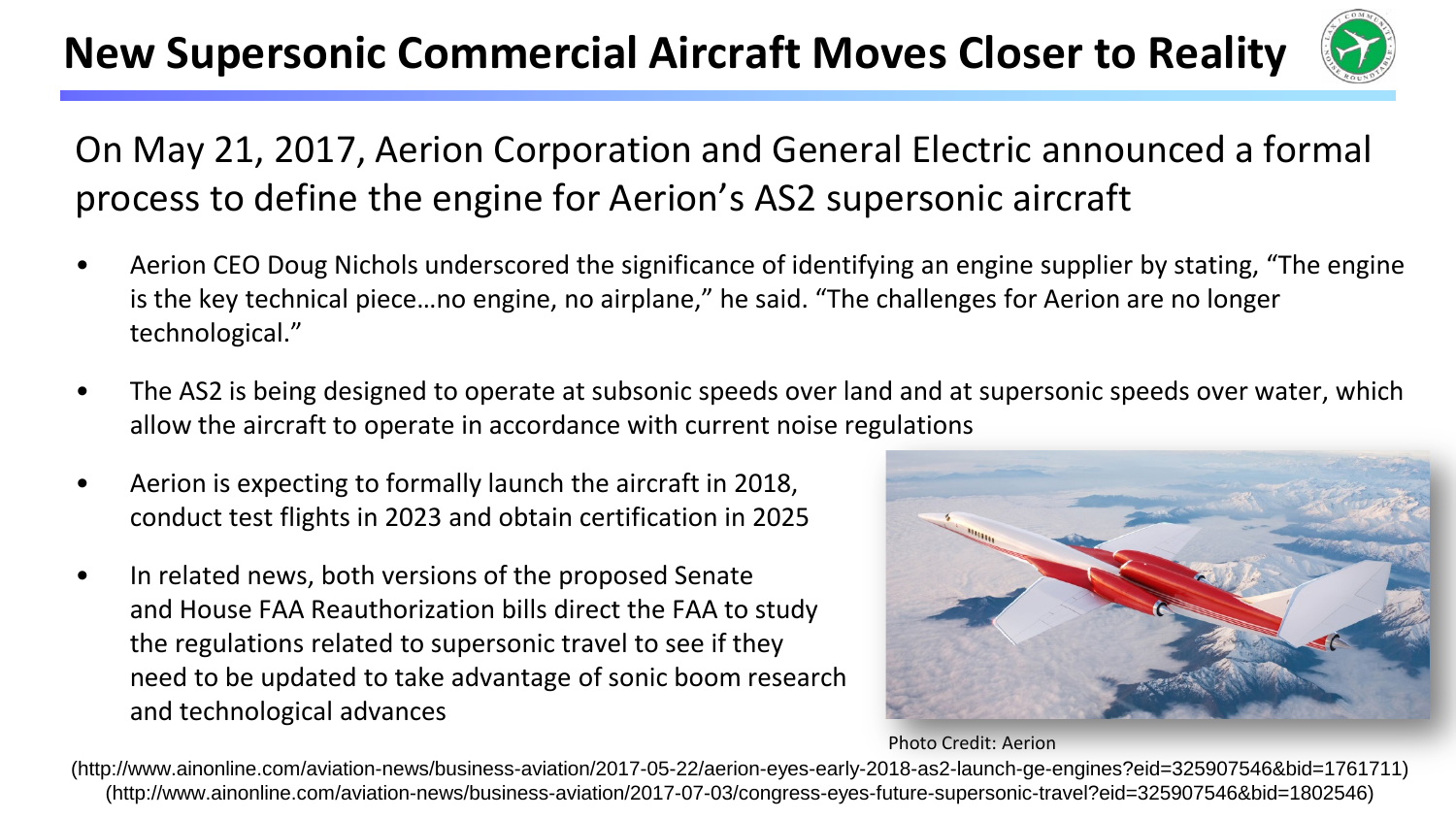### **East Hampton Loses Appeal on Aircraft Noise Limits**



The United States Supreme Court refused to hear an appeal by the Town of East Hampton, New York of a lower court ruling striking down noise and access restrictions at the townoperated airport

- The Town's noise ordinance prohibited all flights between 11 pm and 7 am and "noisy" aircraft between 8 pm and 9 am from May 1 through September 30
- Despite the fact that the Town had not received federal funding for 16 years, the Second Circuit Court of Appeals ruled the Town still needed to complete a Title 14 Code of Federal Regulations Part 161 Noise and Access Restriction Study (14 CFR Part 161 Study) prior to implementing noise and access restrictions
- The Friends of the East Hampton Airport, a coalition of nine aviation ally groups, that sued the Town was pleased that the lower court's "well reasoned" decision remains in effect
- Town Board of Supervisor Larry Cantwell noted that the Town has now exhausted all of it legal options, so the Town will move "full steam ahead" with a 14 CFR Part 161 Study
- Supervisor Cantwell also indicated that the Town was working with congressional representatives to develop legislation that would allow public airports that do not accept FAA funding to adopt local noise restrictions

(http://www.newsday.com/long-island/suffolk/east-hampton-loses-bid-to-supreme-court-to-limit-airport-noise-1.13764052)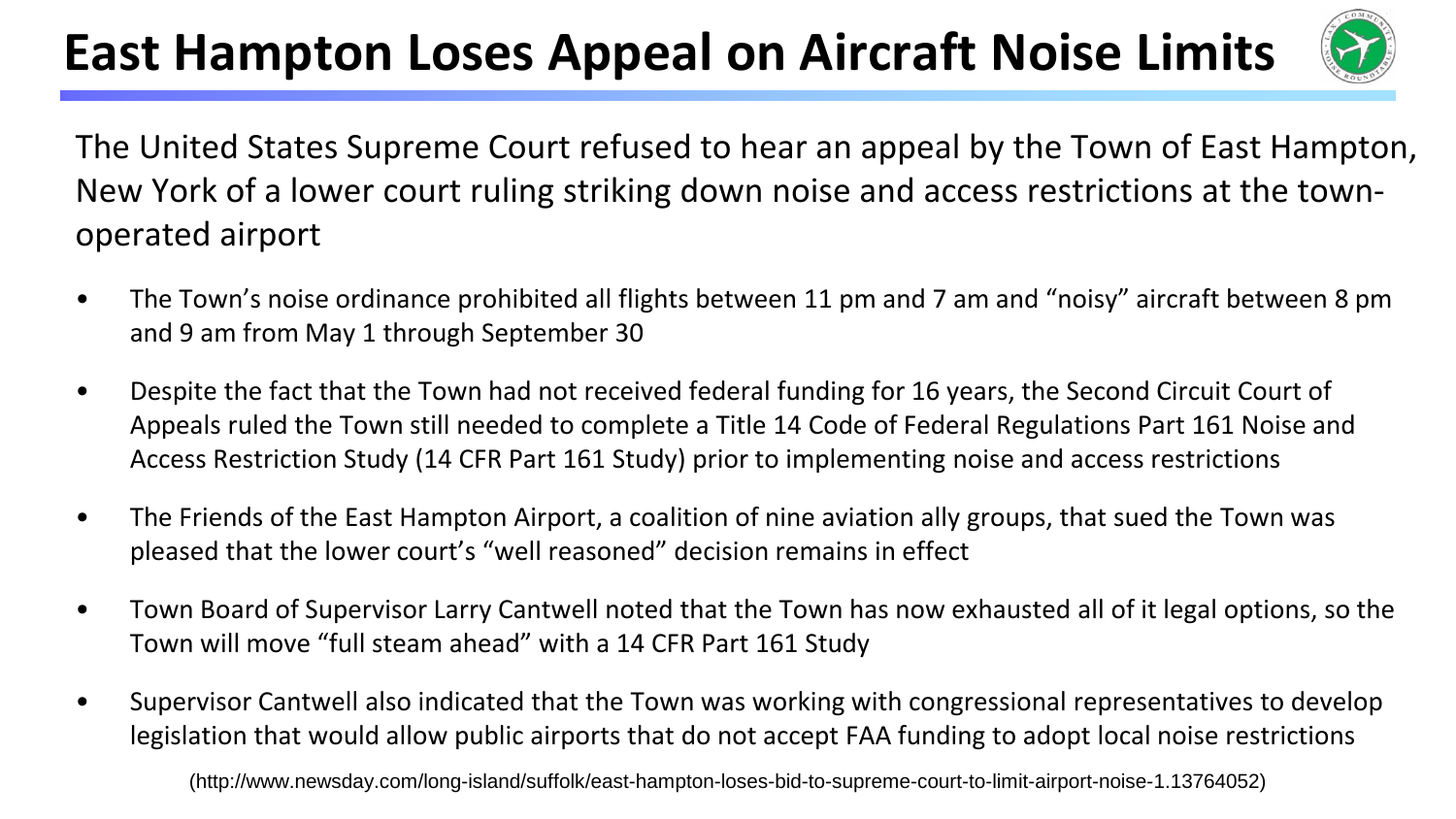### **House and Senate Bills Differ on ATC Privatization**



With the September 30, 2017 FAA funding reauthorization deadline quickly approaching, the House's version of the proposed legislation includes a provision to remove the air traffic control (ATC) function from the FAA, while the Senate's version would leave the current ATC management structure in place

- While it is possible that the House version of the bill, known as the 21<sup>st</sup> Century Aviation Innovations, Reform, and Reauthorization Act (AIRR) may go to a vote and be approved by the full House, the provisions related to removing the ATC function from the FAA will not move forward without Senate concurrence
- The 2017 House version of the bill includes a larger oversight committee for the new ATC organization and eliminates user fees for general aviation
	- Despite these changes, the Aircraft Owners and Pilots Association opposes the bill
- Recent amendments to the AIRR Act include the addition of the Southern California Metroplex to the list of metropolitan areas where the impact of aircraft noise exposure on health must be studied
- Among other things, the FAA Reauthorization bill provides multi-year funding for aircraft noise compatibility planning, noise mitigation programs (e.g., sound insulation), and aircraft noise research

(http://atwonline.com/air-traffic-management/house-senate-clash-over-atc-spinoff-proposal) (Airport Noise Report: Volume 29, Number 23 – July 7, 2017)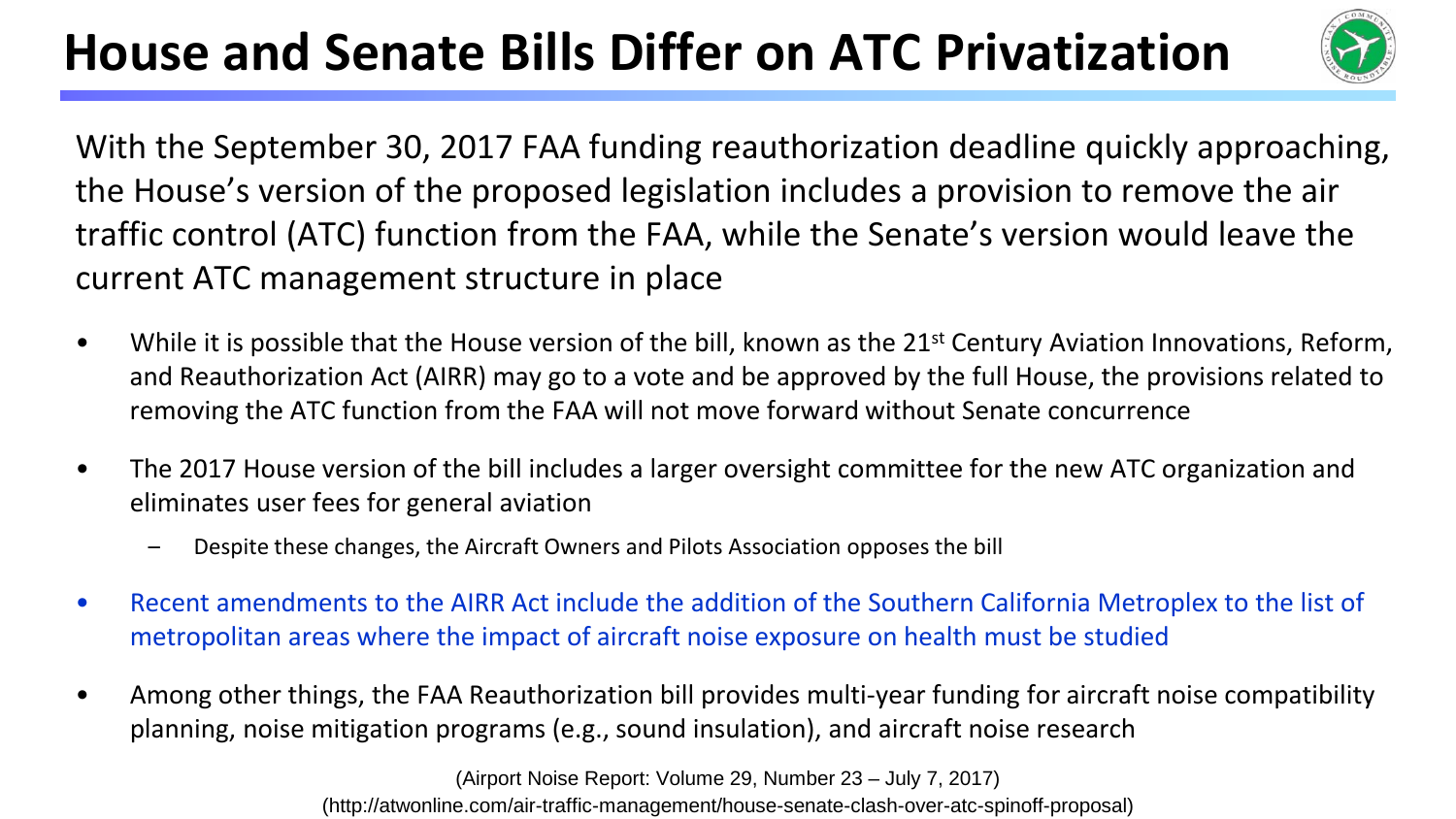### **NextGen Aircraft Equipage at LAX and Nationally**

The following two slides present data from the FAA's NextGen PBN Dashboard website showing the equipage of aircraft at LAX and nationally, which indicates their capability to fly NextGen procedures into and out of LAX including Required Navigation Performance (RNP) approaches

- The LAX data represents equipage of LAX aircraft operators through October 2016
	- The Major Part 121 Aircraft (i.e., Major Airlines) at LAX appear to be **at or close to 100% equipped** to fly RNP 0.3-1 approaches
- The national equipage data is current through May 2017
	- Air Transport aircraft (i.e., Part 121 aircraft) are **92% equipped**  to fly RNP approaches
- Both data sets indicate a high-level of equipage to fly RNP approaches at LAX





(https://www.faa.gov/nextgen/delivering/oiaa/investments/levels/) (https://www.faa.gov/nextgen/pbn/dashboard/#)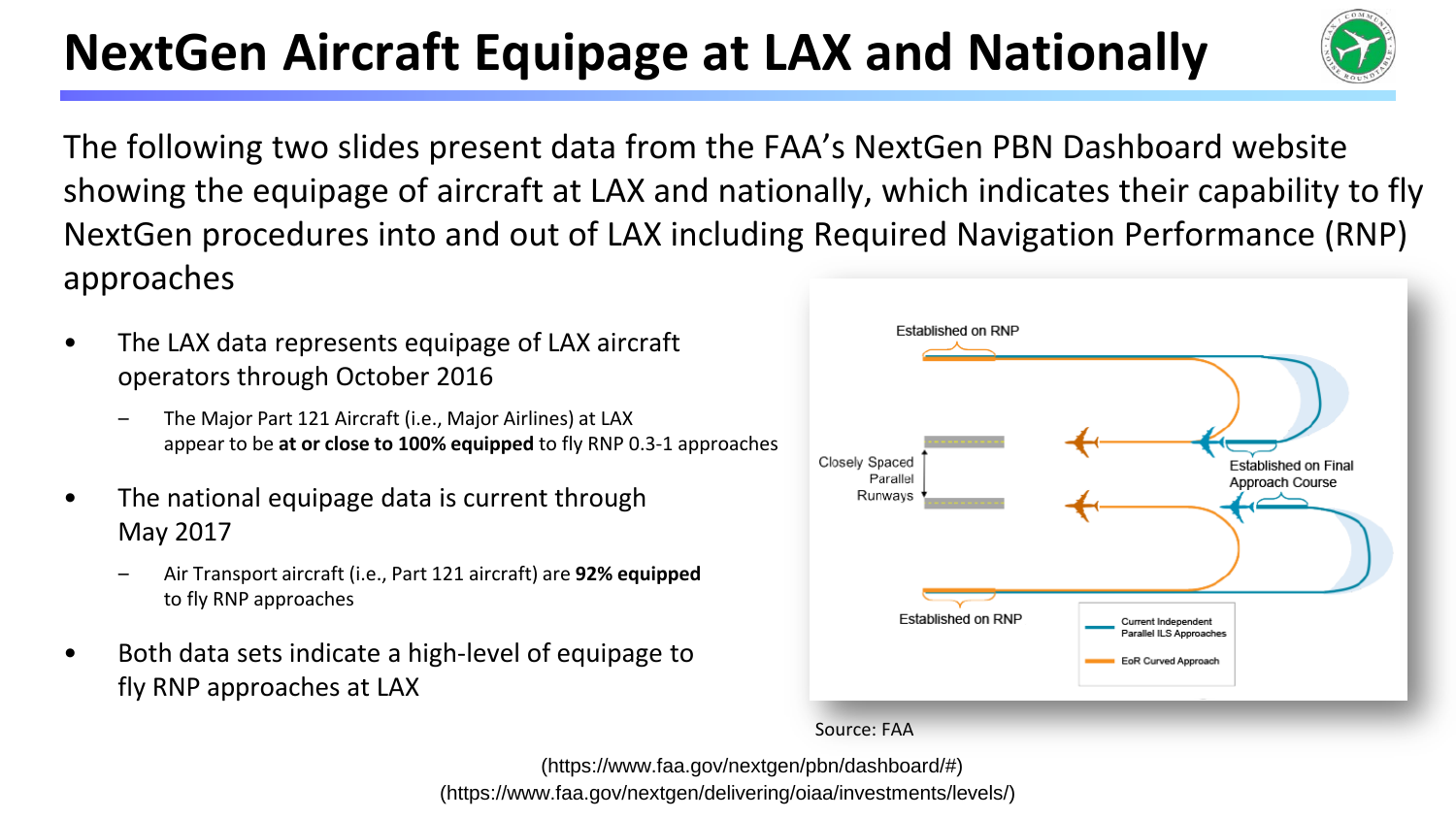#### Aircraft Equipage at LAX as of October 2016





Source: FAA's PBN Implementation and Usage Dashboard Webpage (Accessed July 6, 2017)

(https://www.faa.gov/nextgen/pbn/dashboard/#)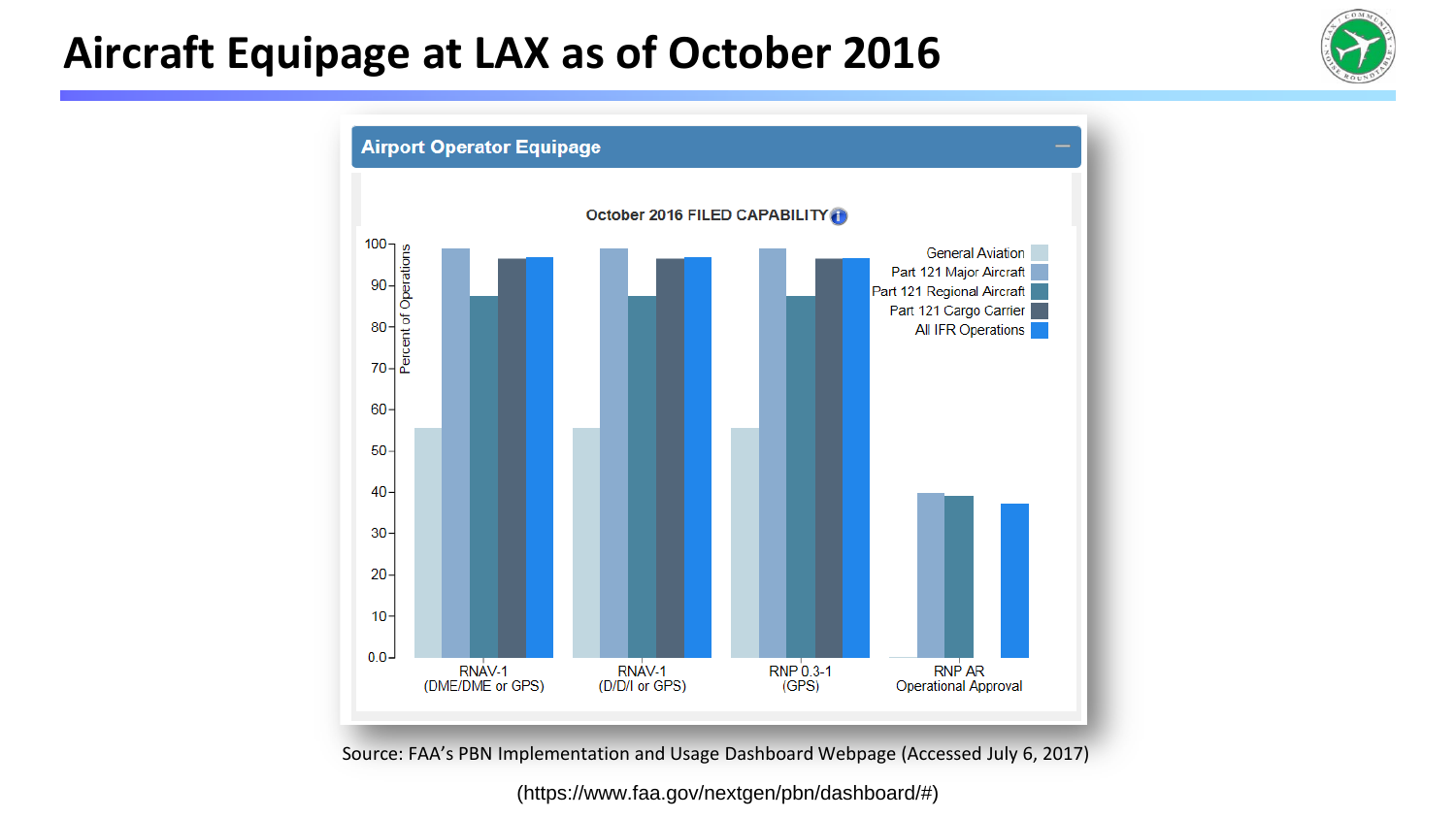#### **National NextGen Equipage Levels as of May 2017**



| <b>Enabler</b>                              | Air Transport |                  | Air Taxi   Helicopter |                     |     |     |
|---------------------------------------------|---------------|------------------|-----------------------|---------------------|-----|-----|
| RNP <sub>4</sub>                            | 58%***        | 54%***           | AAR**                 |                     |     |     |
| RNAV <sub>1</sub>                           | 99%           | 97%              | 57%                   |                     |     |     |
| RNAV <sub>2</sub>                           | 99%           | 97%              | 57%                   |                     |     |     |
| <b>RNP Approach</b>                         | 92%           | 97%              | 57%                   | <b>RNP Approach</b> | 92% | 97% |
| RNP 1 with RF                               | 62%           | 8%               | $1\%$                 |                     |     |     |
| <b>VNAV</b>                                 | 88%           | 49%              | 3%                    |                     |     |     |
| LPV Approach                                | 1%            | 35%              | 3%                    |                     |     |     |
| RNP AR Approach                             | 68%           | 5%               | $1\%$                 |                     |     |     |
| ADS-B Out (rule compliant)                  | 13%           | 17%              | 18%                   |                     |     |     |
| ADS-B In for CAVS, surface, and airborne 2% |               | TBD <sup>^</sup> | TBD <sup>^</sup>      |                     |     |     |
| ITP, ADS-B In                               | $1\%***$      | TBD <sup>^</sup> | AAR**                 |                     |     |     |
| FANS 1/A (SATCOM)                           | 32%***        | 18%***           | AAR**                 |                     |     |     |
| FANS 1/A (VDL Mode 2)                       | 25%           | 3%               | 1%                    |                     |     |     |
| <b>HUD/ILS</b>                              | 24%           | $N/A^*$          | $N/A^*$               |                     |     |     |
| <b>EFVS</b>                                 | 1%            | $N/A^*$          | $N/A^*$               |                     |     |     |
| <b>EFB</b>                                  | 89%           | $N/A^*$          | $N/A^*$               |                     |     |     |

Source: FAA's NextGen Equipage Levels Webpage (Accessed July 6, 2017)

(https://www.faa.gov/nextgen/delivering/oiaa/investments/levels/)